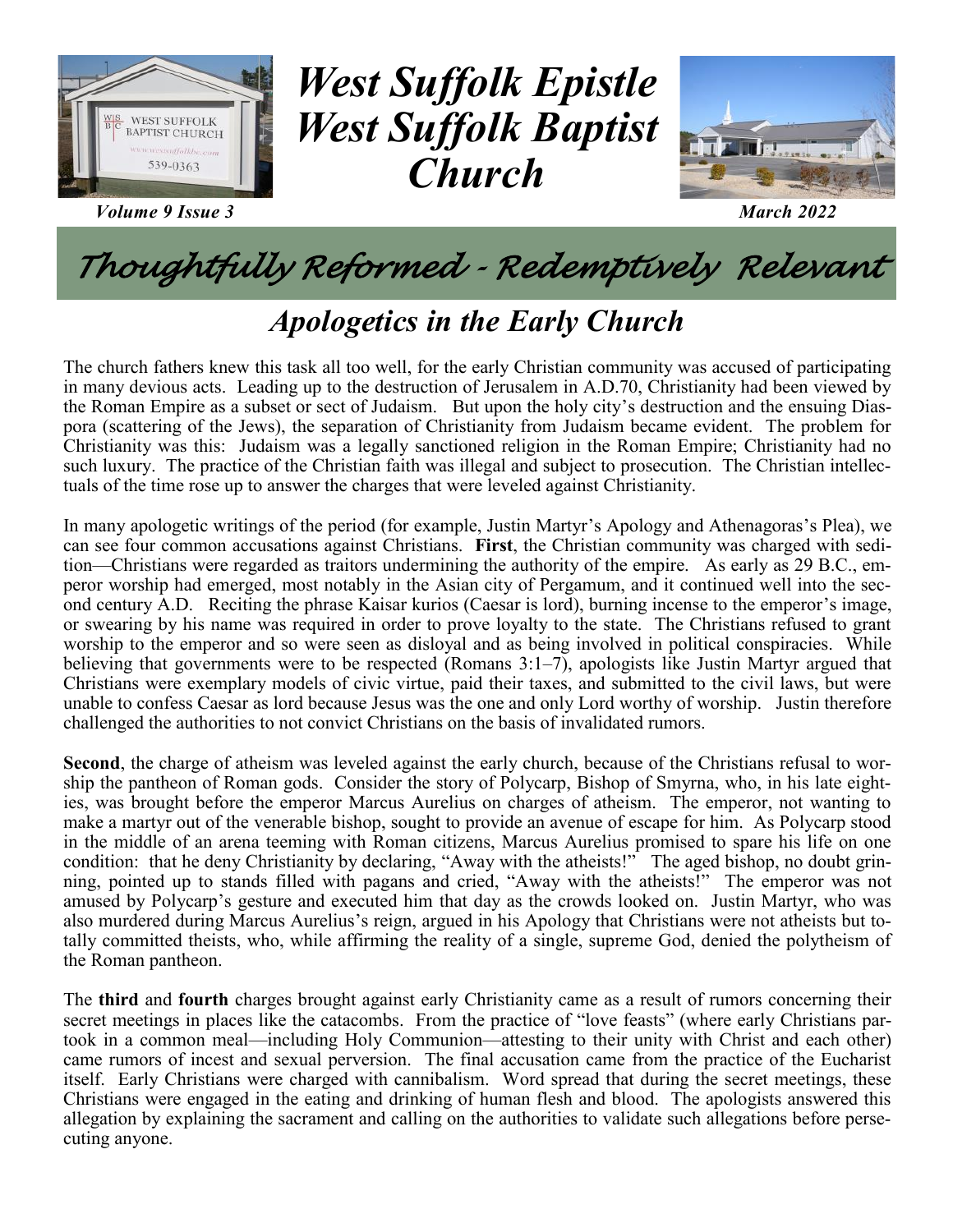

![](_page_1_Picture_2.jpeg)

*Apologetics in the Early Church*

*Continued from Page 1*

In conjunction with these common accusations leveled against the early church, Christians were also regarded as intellectually inferior—often because the doctrine of the Trinity seemed a contradiction to the Greek philosophers. Platonism and Stoicism ruled the day, and most philosophers charged Christians with myth-making. An early glimpse of this collision between the Christian faith and pagan philosophy can be seen in Acts 17, the famed account of the apostle Paul on Mars' hill. Such was the state of defending the faith for the first three centuries of the Christian church. Advocates of Greek philosophy accused Christians of contradiction or challenged the consistency of such doctrines as the Incarnation or the Resurrection. The first defenders of the faith responded ably to these challenges.

In every age the church faces the task of clarifying its truth claims from distortions against these claims. The discipline of apologetics did not die in the second century; rather, it lives on, because with each passing generation, wherever Christianity flourishes, so too do distortion, misrepresentation, overemphasis, and outright malicious deceit. The church's opponents will continue to accuse her of doing evil (this is assumed in 1 Peter 3:16), and so the Christian apologist assumes a defensive posture in order to repel false accusations whenever they come. *~ Defending your Faith: An Introduction to Apologetics – Dr. R.C. Sproul, Sr.*

### *Exposing the Heresies of the Catholic Church: Grace vs. Works*

The New Testament is clear about the nature of saving faith. *"For we maintain that a man is justified by faith apart from works of the Law"* (Romans 3:28). *"A man is not justified by the works of the Law but through faith in Christ Jesus . . . since by the works of the Law no flesh will be justified"* (Galatians 2:16). *"But when the kindness of God our Savior and His love for mankind appeared, He saved us, not on the basis of deeds which we have done in righteousness, but according to His mercy, by the washing of regeneration and renewing by the Holy Spirit"* (Titus 3:4-5).

According to Scripture, salvation is by faith in Christ alone through God's grace alone. When you put your trust in Jesus Christ He declares you righteous—not because you are, but because He imputes His righteousness to you, and because He paid the penalty for your sin. Christ bears our sin and we receive His righteousness. That is the indescribable glory of the doctrine of justification (2 Corinthians 5:21).

The teaching of the Roman Catholic Church stands in stark opposition to that biblical understanding. Rather than salvation by grace through faith, they preach a false gospel of works.

The words of the Council of Trent—convened to affirm and codify the teaching of the Catholic Church in response to the Reformation—clearly spell out the Catholic version of justification that still stands today. *"Hence, to those who work well unto the end and trust in God, eternal life is to be offered, both as a grace mercifully promised to the sons of God through Christ Jesus, and as a reward promised by God himself, to be faithfully given to their good works and merits."* Salvation in the Catholic system is something you earn *"by those very works which have been done in God, fully satisfied the divine law according to the state of this life and to have truly merited eternal life."*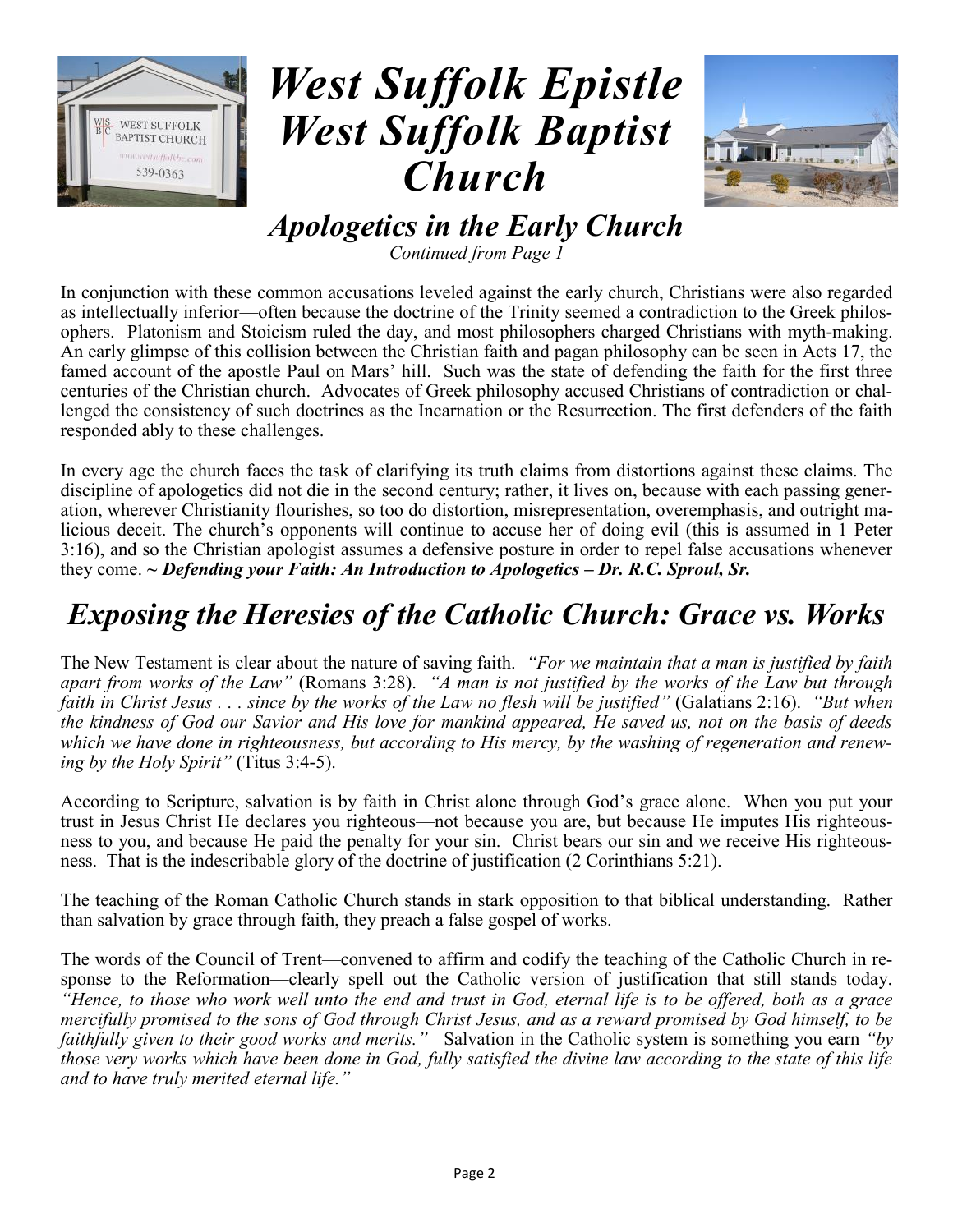![](_page_2_Picture_0.jpeg)

![](_page_2_Picture_2.jpeg)

#### *Exposing the Heresies of the Catholic Church: Grace vs. Works Continued from Page 2*

That is an absolute and total contradiction of the Word of God. It's a completely foreign gospel, manufactured by the Catholic Church and able only to condemn, not save. No amount of repetitious prayers, veneration of the saints and other church relics, or masses attended can redeem a sinner's soul. No priest has the power to forgive sins, and no indulgence bought and paid for can hold back the due punishment of those sins.

At the heart of the merit-based Catholic system is the unbiblical concept of purgatory. In fact, it's the invention of purgatory that makes Catholic dogma attractive at all—without it, Catholicism would be a very hard sell. Catholics are never really on solid spiritual ground. They can't know for certain if they're saved or whether they will ever make it into heaven. And even confident, pious Catholics live in perpetual fear of committing a mortal sin that will throw them out of favor with God and the church.

It's the false doctrine of purgatory that provides Catholics their spiritual safety net, bringing false hope to people trapped in a hopeless system. It's the one relief in their entire guilt-ridden, fear-ridden system of works righteousness. And it is complete fiction—a tragic farce that's led countless souls to hell.

The apostle Paul could not have been clearer about the true nature of justification: *"For by grace you have been saved through faith; and that not of yourselves, it is the gift of God; not as a result of works, so that no one may boast"* (Ephesians 2:8-9). That gracious, glorious gospel has been rejected by the Catholic Church, and they have replaced it with a corrupt, unbiblical system of works righteousness and merit-based salvation. Presiding over that twisted system of satanic lies is the pope. *~ Dr. John MacArthur*

### *The Church and Israel in the New Testament*

One of the most common questions asked by students of the Bible concerns the relationship between Israel and the church. We read the Old Testament, and it is evident that most of it concerns the story of Israel. From Jacob to the exile, the people of God is Israel, and Israel is the people of God. Despite the constant sin of king and people leading to the judgment of exile, the prophets look beyond this judgment with hope to a time of restoration for Israel. When we turn to the New Testament, the same story continues, and Israel is still in the picture. Jesus is described as the one who will be given *"the throne of his father David"* and the one who *"will reign over the house of Jacob [Israel] forever"* (Luke 1:32–33). He is presented as the One the prophets foresaw.

The first to believe that Jesus is the promised Messiah are Israelites— Andrew, Peter, James, John. But in the Gospels, we also hear Jesus speak of building His church, and we see growing hostility between the leaders of Israel and Jesus. We hear Jesus speak of destroying the tenants of the vineyard and giving it to others (Luke 20:9–18). In the book of Acts, the spread of the gospel to the Samaritans and Gentiles leads to even more conflict with the religious leaders of Israel. So, is Israel cast aside and replaced by this new entity known as the "church"?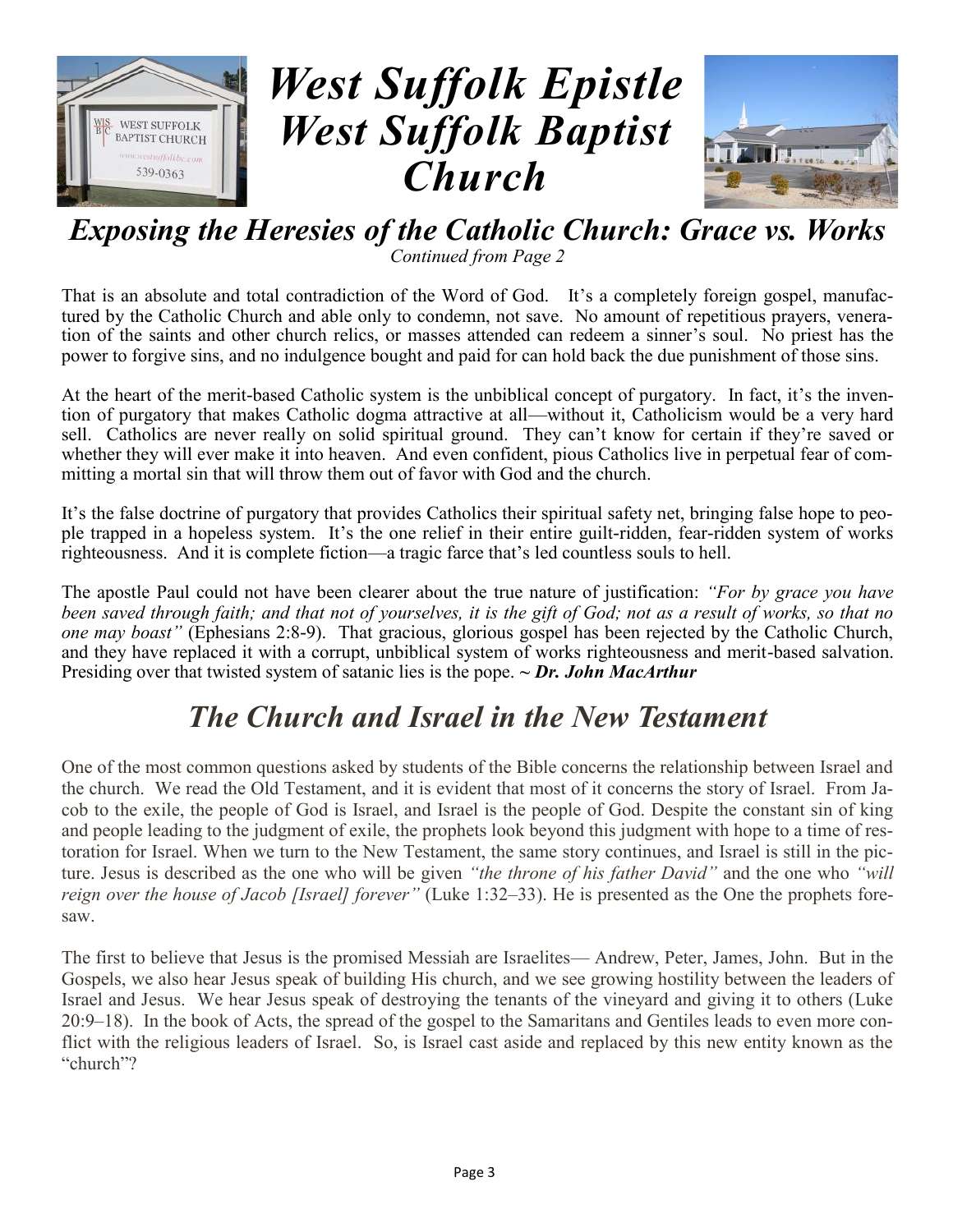![](_page_3_Picture_0.jpeg)

![](_page_3_Picture_2.jpeg)

### *The Church and Israel in the New Testament*

*Continued from Page 3*

There are those who would say yes, but the answer is not that simple, for we also run across hints that God is not finished with the nation of Israel. At the end of His declaration of woes on the scribes and Pharisees, Jesus says, *"You will not see me again, until you say, 'Blessed is he who comes in the name of the Lord'"* (Matthew 23:39). In the Olivet Discourse, He speaks of Jerusalem being trampled underfoot *"until the times of the Gentiles are fulfilled"* (Luke 21:24). In Acts, Peter says to a Jewish audience: *"Repent therefore, and turn back, that your sins may be blotted out, that times of refreshing may come from the presence of the Lord, and that he may send the Christ appointed for you, Jesus, whom heaven must receive until the time for restoring all the things about which God spoke by the mouth of his holy prophets long ago"* (Acts 3:19—21). Finally, Paul says things about Israel that seem to preclude total rejection. Speaking of Israel, he writes, *"I ask, then, has God rejected his people? By no means!"* (Romans 11:1a).

In order to understand the relationship between Israel and the church as described in the New Testament, we will need to look at the question in the context of the different answers Christians have given over the years. The traditional dispensationalist view maintains that God has not replaced Israel with the church but that God has two programs in history, one for the church and one for Israel. Traditional dispensationalism also maintains that the church consists only of believers saved between Pentecost and the rapture. The church as the body of Christ does not include Old Testament believers. Progressive dispensationalism has modified some of these views, but the traditional dispensationalist view remains very popular. Some covenant theologians have adopted a view that many dispensationalists describe as "replacement theology." This is the idea that the church has completely replaced Israel. Jews may still be saved on an individual basis by coming to Christ, but the nation of Israel and the Jews as a people no longer have any part to play in redemptive history.

A careful study of the New Testament reveals that both of these interpretations of the relationship between Israel and the church are wanting. The relationship between the people of God in the Old Testament and the people of God in the New Testament is better described in terms of an organic development rather than either separation or replacement. During most of the Old Testament era, there were essentially three groups of people: the Gentile nations, national Israel, and true Israel (the faithful remnant). Although the nation of Israel was often involved in idolatry, apostasy, and rebellion, God always kept for Himself a faithful remnant—those who trusted in Him and who would not bow the knee to Baal (1 Kings 19:18). This remnant, this true Israel, included men such as David, Joash, Isaiah, and Daniel, as well as women such as Sarah, Deborah, and Hannah. There were those who were circumcised in the flesh and a smaller number who had their hearts circumcised as well. So, even in the Old Testament, not all were Israel who were descended from Israel (Romans 9:6).

At the time of Jesus' birth, the faithful remnant (true Israel) included believers such as Simeon and Anna (Luke 2:25–38). During Jesus' adult ministry, true Israel was most visible in those Jewish disciples who believed that Jesus was the Messiah. Those who rejected Jesus were not true Israel, regardless of their race. This included many of the scribes and Pharisees. Though they were physically Jews, they were not true Israel (Romans 2:28– 29). True Israel became defined by union with the true Israelite—Jesus Christ (Galatians 3:16, 29).

On the day of Pentecost, the true Israel, Jewish believers in Jesus, was taken by the Holy Spirit and formed into the nucleus of the New Testament church (Acts 2). The Holy Spirit was poured out on the true Israel, and the same men and women who were part of this true Israel were now the true new covenant church. Soon after, Gentiles began to become a part of this small group.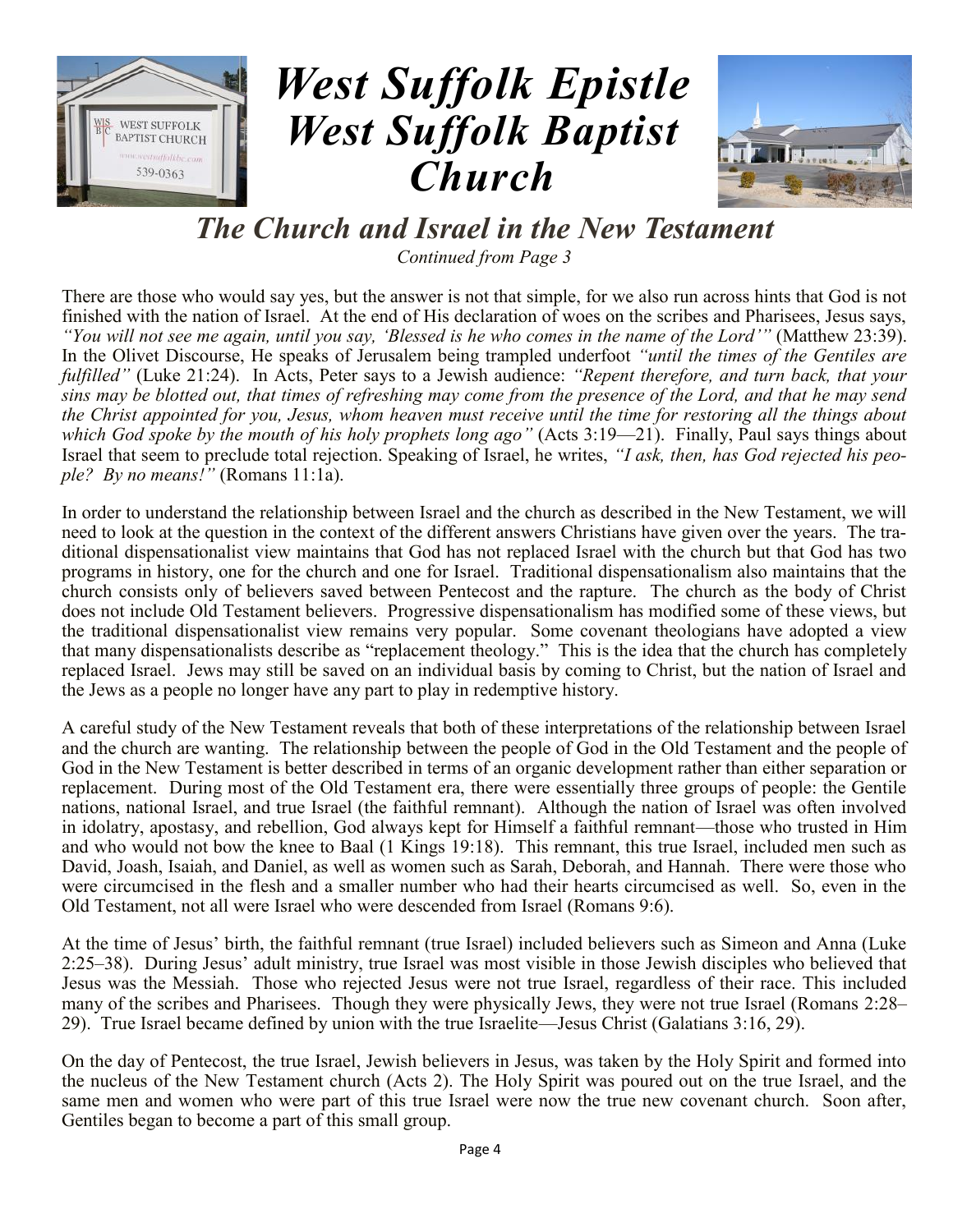![](_page_4_Picture_0.jpeg)

![](_page_4_Picture_2.jpeg)

#### *The Church and Israel in the New Testament Continued from Page 4*

This is an extremely important point to grasp because it explains why there is so much confusion regarding the relationship between the church and Israel. The answer depends on whether we are talking about national Israel or true Israel. The church is distinct from national Israel, just as the true Israel in the Old Testament was distinct from national Israel even while being part of national Israel. The remnant group was part of the whole but could also be distinguished from the whole by its faith.

However, if we are talking about true Israel, there really is no distinction. The true Israel of the Old Testament became the nucleus of the true church on the day of Pentecost. Here the analogy of the olive tree that Paul uses in Romans 11 is instructive. The tree represents the covenant people of God—Israel. Paul compares unbelieving Israel to branches that have been broken off from the olive tree (v. 17a). Believing Gentiles are compared to branches from a wild olive tree that have been grafted in to the cultivated olive tree (vv. 17b–19). The important point to notice is that God does not cut the old tree down and plant a new one (replacement theology). Neither does God plant a second new tree alongside the old tree and then graft branches from the old tree into the new tree (traditional dispensationalism). Instead, the same tree exists across the divide between Old and New Testaments. That which remains after the dead branches are removed is the true Israel. Gentile believers are now grafted into this already existing old tree (true Israel/the true church). There is only one good olive tree, and the same olive tree exists across the covenantal divide.

What does this mean for our understanding of the relationship between the church and Israel? It means that when true Israel was baptized by the Spirit on the day of Pentecost, true Israel became the New Testament church. Thus, there is continuity between true Israel and the church. This is why the Reformed confessions can speak of the church as existing from the beginning of the world (for example, Belgic Confession, Art. 27). Yet there is discontinuity between the church and national Israel as well, just as there was discontinuity between the faithful remnant and apostate Israel in the Old Testament.

#### **Romans 11 and the Future of Israel**

So, what does this mean for national Israel, the branches that have been broken off from the true Israel because of unbelief? Is God finished with this people as a covenantal entity? In order to answer this question, we must turn to Paul's argument in Romans 9–11.

In Romans 1–8, Paul denied that Jews were guaranteed salvation on the basis of their distinctive privileges as Jews. Faith was the key, not ethnicity or any kind of works. Paul argued that all who believe in Jesus are children of Abraham. He also argued that none of God's promises would fail. All of this would raise serious questions in the minds of his readers. What about Israel? What has become of God's promises to her in light of her rejection of the Messiah? Has the faithlessness of Israel negated God's promises? Has Israel been disinherited? Has the plan of God revealed throughout the Old Testament been derailed or set aside? Paul answers these questions in Romans 9–11.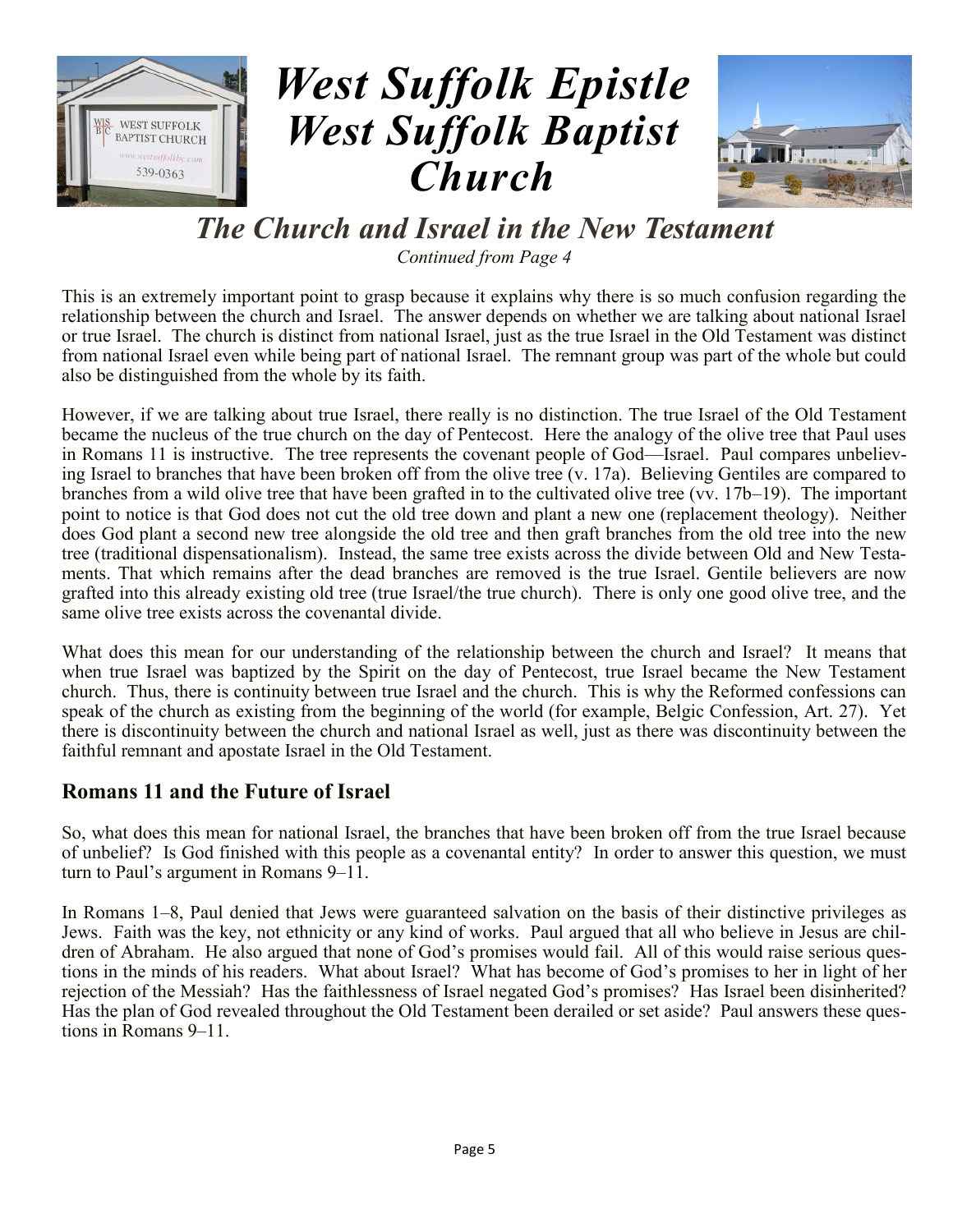![](_page_5_Picture_0.jpeg)

![](_page_5_Picture_2.jpeg)

### *The Church and Israel in the New Testament*

*Continued from Page 5*

Paul begins Romans 9 with a lament for Israel—his *"kinsmen according to the flesh"* (v. 3). He then recounts all the privileges that still belong to Israel—including the adoption, the covenants, and the promises (vv. 4–5). In verses 6–29, Paul defends the proposition he states in verse 6a, namely, that the promise of God has not failed. In verses 6–13, he explains that the corporate election of Israel never meant the salvation of every biological descendant of Abraham: *"not all who are descended from Israel belong to Israel"* (v. 6b). In verses 14–23, Paul expands on this, explaining that salvation was never a birthright based on biological descent. It has always been a gift based on God's sovereign election.

In Romans 9:30–10:21, Paul elaborates on the turn that redemptive history has taken, namely, that while Israel has stumbled over Jesus, Gentiles are now streaming into the kingdom. It is important to observe that in Romans 10:1, Paul writes, *"Brothers, my heart's desire and prayer to God for them is that they may be saved."* He's talking about Israel. The very fact that Paul can continue to pray for the salvation of unbelieving Israel indicates that he believes salvation is possible for them.

What Paul has said thus far raises the big question, which he now states: *"I ask, then, has God rejected his people? By no means!"* (11:1a). This is the basic theme of chapter 11. In verses 1–10, Paul demonstrates that God has not rejected Israel by distinguishing between the *"remnant"* and the *"hardened."* Building on what he has already said in 9:6–13 and 9:27, Paul indicates that just as in the days of Elijah, there is also now a believing remnant (11:2–5). In contrast with the remnant, chosen by grace (v. 5), is *"the rest,"* the nation of Israel as a whole, which has been *"hardened"* (v. 7). God has dulled the spiritual senses of Israel (v. 8), and they have stumbled (vv. 9–10).

Paul then asks, *"Did they stumble in order that they might fall?"* (11:11a). What is his answer? *"By no means! Rather through their trespass salvation has come to the Gentiles, so as to make Israel jealous"* (v. 11b). What is the present significance of Israel's stumbling? Paul explains that it has happened as a means to bring a multitude of Gentiles into the kingdom. The hardening of Israel is serving God's purpose. Their trespass has served as the occasion for the granting of salvation to the Gentiles. Paul states, *"Now if their trespass means riches for the world, and if their failure means riches for the Gentiles, how much more will their full inclusion mean!"* (v. 12, emphasis mine).

In verses 11–12, Paul mentions three events: the trespass (or "failure") of Israel, the salvation of the Gentiles, and the full inclusion of Israel. The first of these leads to the second, and the second leads to the third. Israel's trespass, in other words, started a process that will ultimately lead back to Israel's restoration. This is the first of five places in this short passage where Paul explains the purpose and future of Israel in terms of three stages. Douglas Moo provides a helpful summary:

*vv.* 11–12: "trespass of Israel"— "salvation for the Gentiles"— "their fullness" *v. 15*: "their rejection"— "reconciliation of the world"— "their acceptance" *vv. 17–23*: "natural branches broken off"—"wild shoots grafted in"—"natural branches" grafted back in *vv. 25–26*: "hardening of Israel"—"fullness of Gentiles"— "all Israel will be saved" *vv. 30–31*: disobedience of Israel—mercy for Gentiles— mercy to Israel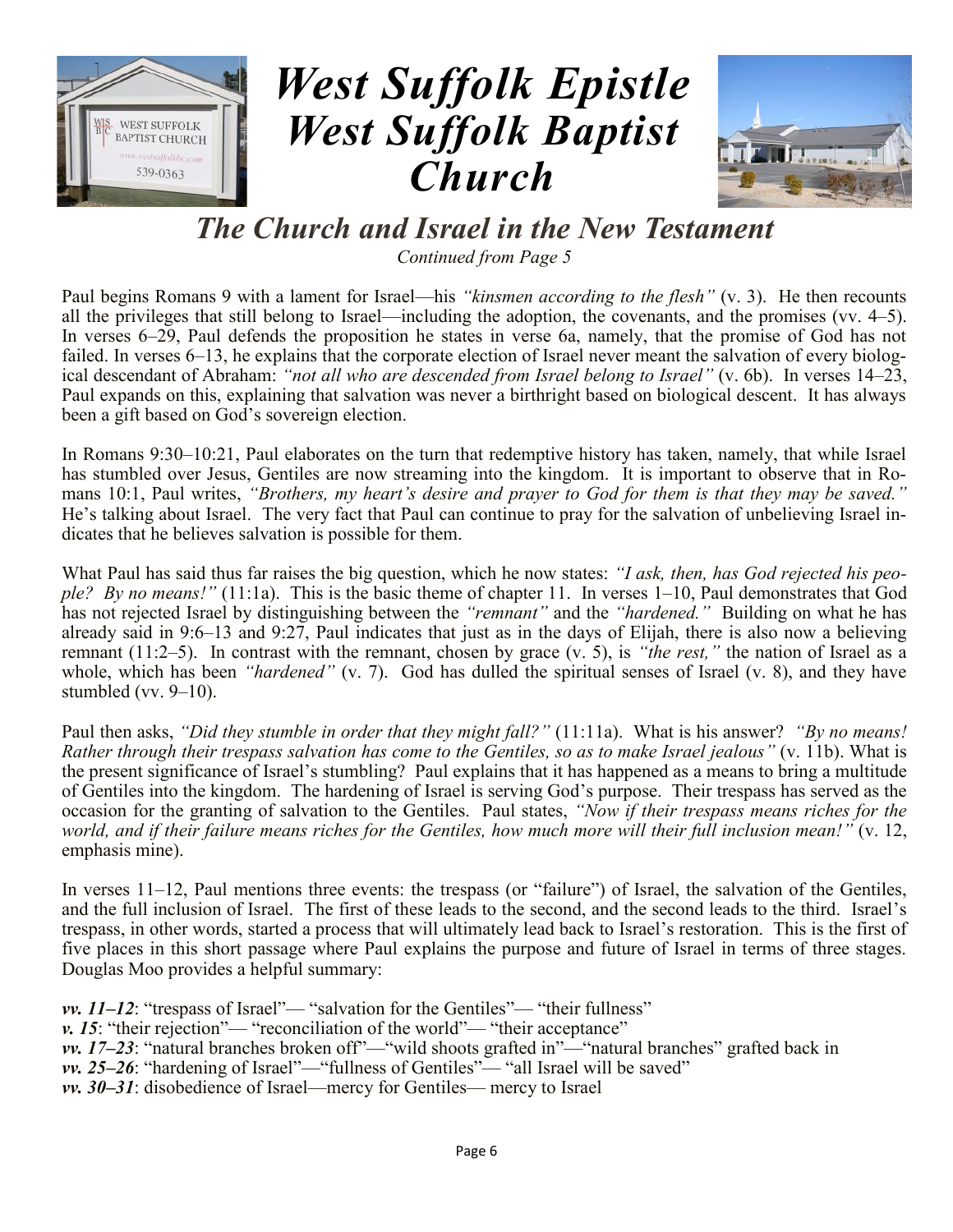![](_page_6_Picture_0.jpeg)

![](_page_6_Picture_2.jpeg)

#### *The Church and Israel in the New Testament Continued from Page 6*

The repeated occurrence of this "three-stage" process reinforces the idea that Paul is looking forward to a future restoration of Israel. Israel's present condition is described as "failure" and as "rejection." Paul characterizes the future condition of Israel in terms of "full inclusion" and as "acceptance." Israel is not simultaneously in the condition of "failure" and "full inclusion," of "rejection" and "acceptance." The "full inclusion" will follow the "failure." The "acceptance" will follow the "rejection."

Paul anticipates a potential problem in verses 13–24. Gentile believers who had been taught that they were now God's people could be easily misled into thinking that this was cause for boasting against the Jews. In these verses, Paul warns against such arrogance. In 11:16–24, Paul explains the development of redemptive history and the place of Israel within it by using the olive tree analogy that we discussed above. Here again, Paul points to three stages in redemptive history: "natural branches broken off"—"wild shoots grafted in"— "natural branches" grafted back in.

Paul's teaching in verses 25–27 has been at the center of the debate concerning the proper interpretation of chapter 11. Paul writes in verse 25: *"Lest you be wise in your own conceits, I want you to understand this mystery, brothers: a partial hardening has come upon Israel, until the fullness of the Gentiles has come in."* Here Paul is still speaking directly to the Gentiles (see v. 13). He wants them to understand a "mystery." In this context, the mystery involves the reversal of Jewish expectations concerning the sequence of end-time events. "mystery" is that the restoration of Israel follows the salvation of the Gentiles.

In verse 26, Paul continues the sentence begun in verse 25: *"And in this way all Israel will be saved."* The biggest debate here is the meaning of "all Israel." Charles Cranfield lists the four main views that have been suggested: (1) all the elect, both Jews and Gentiles; (2) all the elect of the nation Israel; (3) the whole nation Israel, including every individual member; and (4) the nation Israel as a whole, but not necessarily including every individual member. Since Paul repeatedly denies the salvation of every single Israelite, we can set aside option (3).

John Calvin understood "all Israel" in verse 26 to mean all the elect, both Jews and Gentiles. Paul does use this language in other places in his writings. The problem with understanding "all Israel" in 11:26 in this sense is the context. Throughout verses 11–25, Paul has consistently distinguished between Jews and Gentiles. We also have to remember that Paul's concern in these chapters is for his kinsmen according to the flesh (9:1–5). His prayer in this context is for the salvation of unbelieving Israel (10:1). In Romans 11:26, Paul is revealing that the prayer of 10:1 will be answered once the fullness of the Gentiles has come in.

Other Reformed theologians, such as O. Palmer Robertson and Herman Ridderbos, have argued that "all Israel" refers to all the elect of the nation of Israel throughout the present age. As with the view that understands "all Israel" to be the church, there is truth in this interpretation. The Jews who are being saved in the present age are not any different from the Jews who are to be saved in the future. The problem with this interpretation, as with the previous one, is that it conflicts with the immediate context. As John Murray observes, "While it is true that all the elect of Israel, the true Israel, will be saved, this is so necessary and patent a truth that to assert the same here would have no particular relevance to what is the apostle's governing interest in this section of the epistle." Paul is not in anguish over the salvation of the remnant. They are already saved. He is in anguish over unbelieving Israel. It is this "Israel" for whose salvation he prays (10:1), and it is this Israel that he says will be saved in verse 26.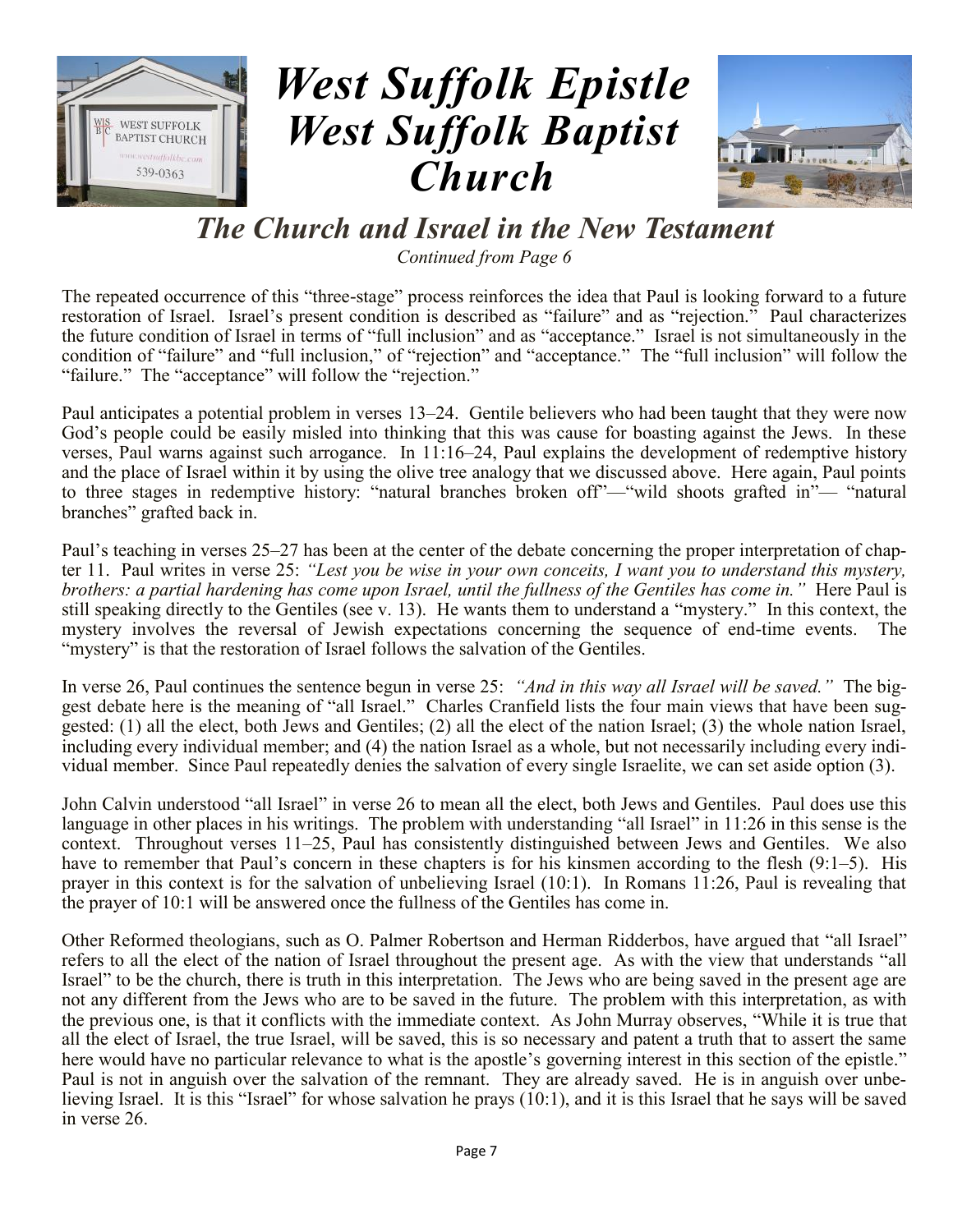![](_page_7_Picture_0.jpeg)

![](_page_7_Picture_2.jpeg)

## *The Church and Israel in the New Testament*

*Continued from Page 7*

The interpretation of "all Israel" that best fits the immediate context is that which understands "all Israel" as the nation of Israel as a whole, but not necessarily including every individual member of ethnic Israel. Paul consistently contrasts Gentiles and Israel throughout this chapter, and he continues to do so in the first half of the sentence we are examining (v. 25). There is no contextual reason to assume that Paul changes the meaning of the term Israel in mid-sentence here. The "Israel" that will be saved (v. 26) is the "Israel" that has been partially hardened (v. 25). This partially hardened Israel is distinct from the Gentiles (v. 25) and is also distinct from the present remnant of believing Jews, who are not hardened (v. 7).

#### **Conclusion**

The relationship between Israel and the church in the New Testament is not always easy to discern, but it can be understood if we remember the differences between national Israel and true Israel in both the Old Testament and the New, and if we keep in mind what Paul teaches in Romans 11. Israel's present hardening has a purpose in God's plan, but this hardening is not permanent. The future restoration of the nation of Israel will involve their re-grafting into the olive tree, the one people of God. The restoration of Israel will mean their becoming part of the "true Israel" by faith in Jesus Christ the Messiah. *~ Dr. Keith Mathison*

### *God's Sovereignty and Glory*

God is sovereign in creation, providence, redemption, and judgment. That is a central assertion of Christian belief and especially in Reformed theology. God is King and Lord of all. To put this another way: nothing happens without God's willing it to happen, willing it to happen before it happens, and willing it to happen in the way that it happens. Put this way, it seems to say something that is expressly Reformed in doctrine. But at its heart, it is saying nothing different from the assertion of the Nicene Creed: *"I believe in God, the Father Almighty.*" To say that God is sovereign is to express His almightiness in every area.

God is sovereign in creation. *"In the beginning, God created the heavens and the earth"* (Genesis 1:1). Apart from God, there was nothing. And then there was something: matter, space, time, energy. And these came into being *ex nihilo*—out of nothing. The will to create was entirely God's. The execution was entirely His. There was no metaphysical "necessity" to create; it was a free action of God.

God is sovereign in providence. Traditional theism insists that God is omnipotent, omniscient, and omnipresent—all powerful, all knowing, and everywhere present. Each assertion is a variant of divine sovereignty. His power, knowledge, and presence ensure that His goals are met, that His designs are fulfilled, and that His superintendence of all events is (to God, at least) essentially "risk free."

God's power is not absolute in the sense that God can do anything (*potestas absoluta*); rather, God's power ensures that He can do all that is logically possible for Him to will to do. *"He cannot deny himself,"* for example (2 Timothy 2:13).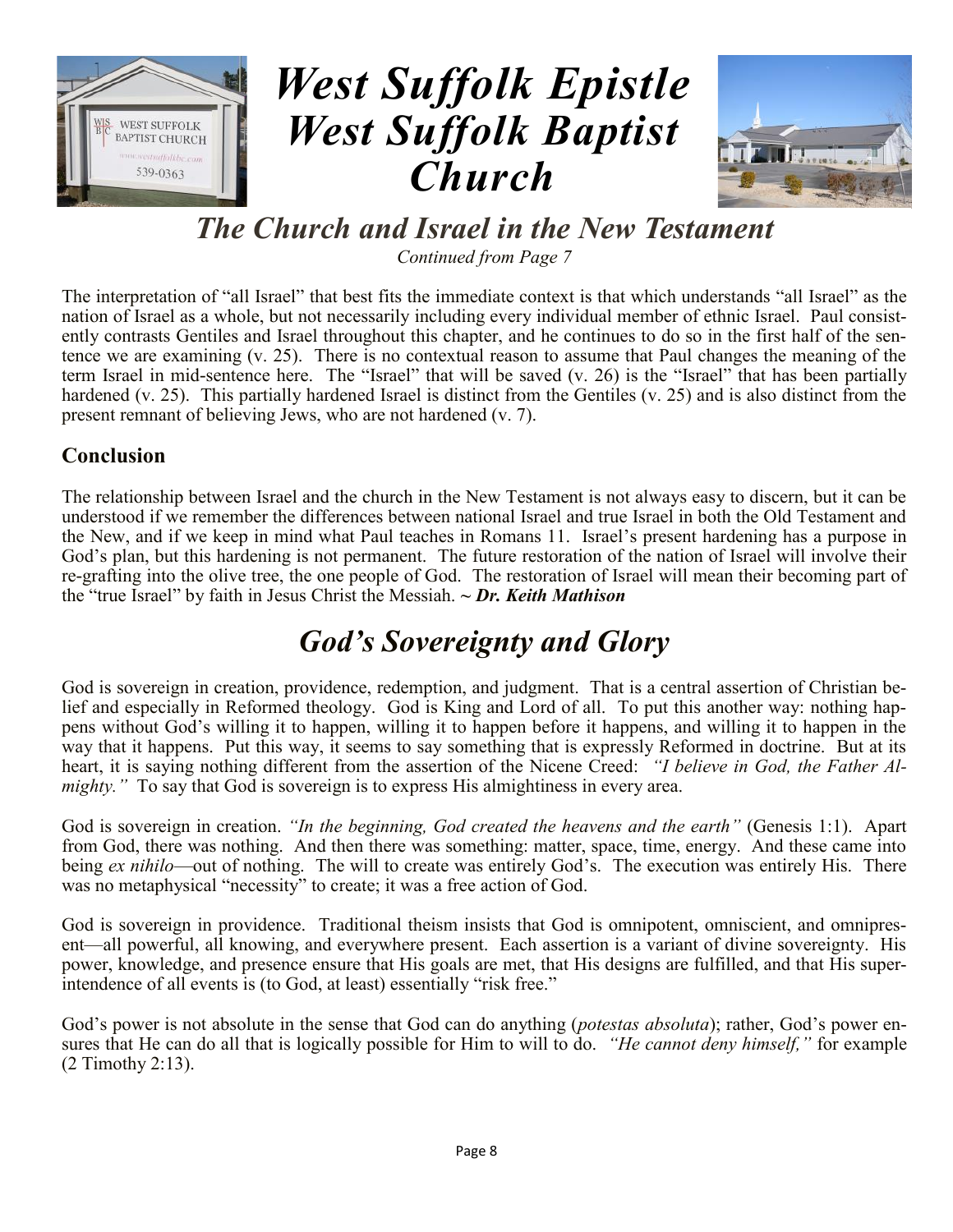![](_page_8_Picture_0.jpeg)

![](_page_8_Picture_2.jpeg)

*God's Sovereignty and Glory*

*Continued from Page 8*

Some people object to the idea that God knows all events in advance of their happening. Such a view, some insist, deprives mankind of its essential freedom. Open theists or free-will theists, for example, insist that the future (at least in its specific details) is in some fashion "open." Even God does not know all that is to come. He may make predictions like some cosmic poker player, but He cannot know absolutely. This explains, open theists suggest, why God appears to change His mind: God is adjusting His plan based on the new information of unforeseeable events (see Genesis 6:6–7; 1 Samuel 15:11). Reformed theology, on the other hand, insists that no event happens that is a surprise to God. To us it is luck or chance, but to God it is part of His decree. *"The lot is cast into the lap, but its every decision is from the Lord"* (Proverbs 16:33). Language of God changing His mind in Scripture is an accommodation to us and our way of speaking, not a description of a true change in God's mind.

God is sovereign in redemption, a fact that explains why we thank God for our salvation and pray to Him for the salvation of our spiritually lost friends. If the power to save lies in man's free will, if it truly lies in their unaided ability to save themselves, why would we implore God to *"quicken," "save,"* or *"regenerate"* them? The fact that we consistently thank God for the salvation of individuals means (whether we admit it or not) that belief in absolute free will is inconsistent.

God is sovereign in judgment. Few passages of Scripture reflect the sovereignty of God in election and reprobation with greater force than Romans 9:21: *"Has the potter no right over the clay, to make out of the same lump one vessel for honorable use and another for dishonorable use?"* On the face of it, this might appear unfair and arbitrary—as though God were playing some vindictive child's game with the petals of a flower: "He loves me; He loves me not. He loves me; He loves me not." In response, some people have insisted that God has the right to do whatever He pleases and it is none of our business to find fault with Him—a point that Paul himself anticipates (Romans 9:20). Others have taken the view that if God were to grant us what we deserve, we would all be damned. Election is therefore a gracious (and not just a sovereign) act. Both are true. But in any case, our salvation displays God's glory: *"For from him and through him and to him are all things. To him be glory forever. Amen"* (Romans 11:36)

#### **Human Responsibility**

The assertion of divine sovereignty is not without further questions that should be addressed.

**First**, there is the question of evangelism. If God is sovereign in all matters of providence, what is the point of exerting human effort in evangelism and missions? God's will is sure to be fulfilled whether we evangelize or not. But we dare not reason this way. Apart from the fact that God commands us to evangelize*—"Go therefore and make disciples of all nations"* (Matthew 28:19)—such reasoning ignores the fact that God fulfills His sovereign plan through human means and instrumentality. Nowhere in the Bible are we encouraged to be passive and inert. Paul commands his Philippian readers to *"work out your own salvation with fear and trembling, for it is God who works in you, both to will and to work for his good pleasure"* (Philippians 2:12–13).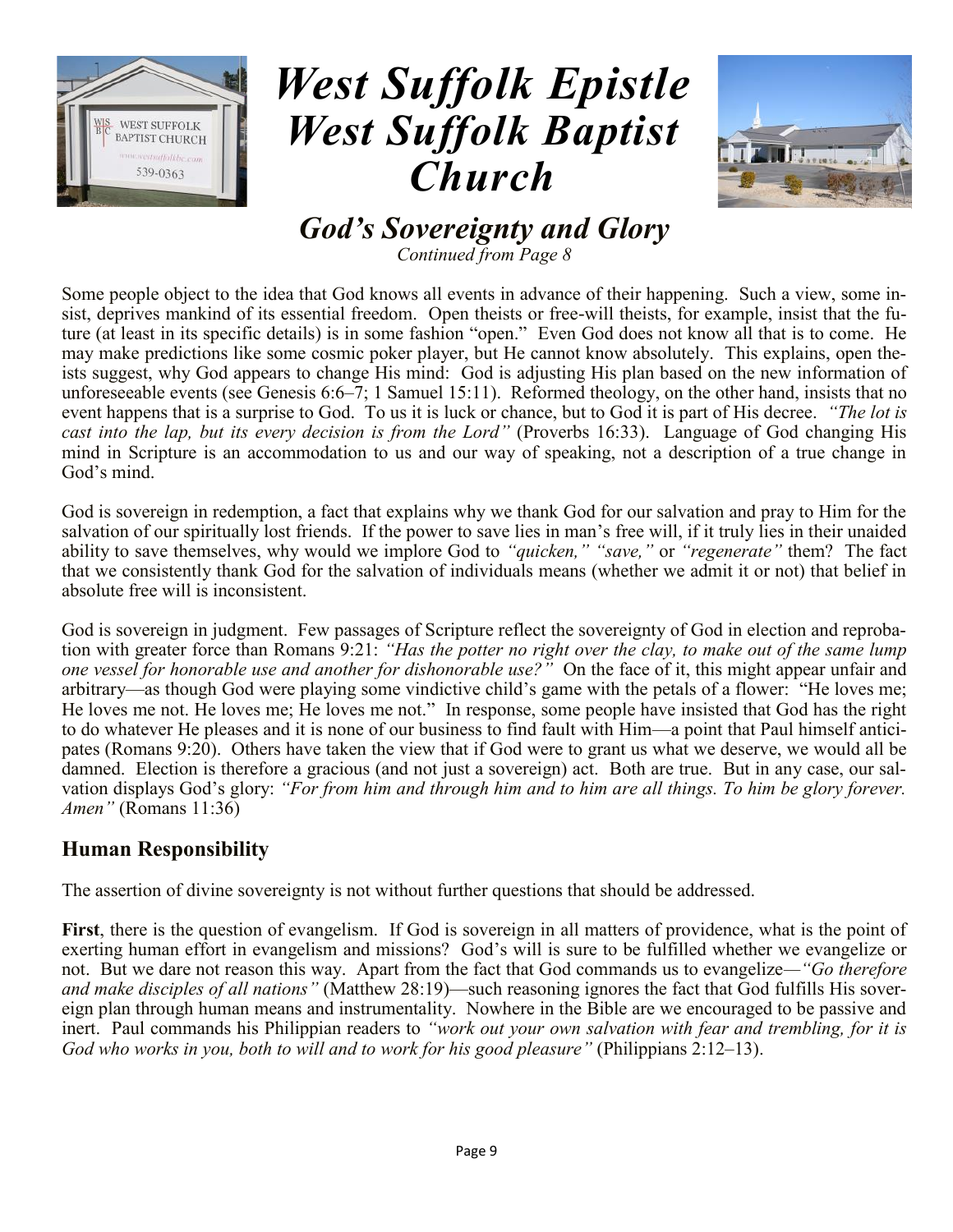![](_page_9_Picture_0.jpeg)

![](_page_9_Picture_2.jpeg)

### *God's Sovereignty and Glory*

*Continued from Page 9*

**Second**, there is the question of ethics. We are held responsible for our actions and behavior. We are culpable in transgression and praiseworthy in obedience.

**Third**, in relation to civic power and authority, there is the question of God's sovereignty in the determination of rulers and government. God has raised up civil governments to be systems of equity and good and peace, for the punishment of evildoers and for the praise of them who do well (Romans 13:3; 1 Peter 2:14). But this is also true of evil powers and corrupt regimes that violate the very principles of government itself; these are also under the sovereign government of Almighty God.

**Fourth**, in the question of both the origin and continued existence of evil, the sovereignty of God meets its most acute problem. That God does not prevent evil from existing seems to call into question His omnipotence or His benevolence. Some non-Christian religions try to solve this problem by positing that evil is imaginary (Christian Science) or an illusion (Hinduism). Augustine and many medieval thinkers believed part of the mystery could be solved by identifying evil as a privation of the good, suggesting that evil is something without existence in and of itself. Evil is a matter of ontology (being). Reformed thought on this issue is summarized by the Westminster Confession of Faith:

God, from all eternity, did, by the most wise and holy counsel of His own will, freely, and unchangeably ordain whatsoever comes to pass: yet so, as thereby neither is God the author of sin, nor is violence offered to the will of the creatures; nor is the liberty or contingency of second causes taken away, but rather established. (3:1)

God is the "first cause" of all things, but evil is a product of "second causes." In the words of John Calvin, *"First, it must be observed that the will of God is the cause of all things that happen in the world: and yet God is not the author of evil,"* adding, *"for the proximate cause is one thing, and the remote cause another."* In other words, God Himself cannot do evil and cannot be blamed for evil even though it is part of His sovereign decree.

God is sovereign, and in His sovereignty He displays His majestic glory. With out it, we would have no being, no salvation, and no hope. *Soli Deo gloria. ~ Dr. Derek Thomas*